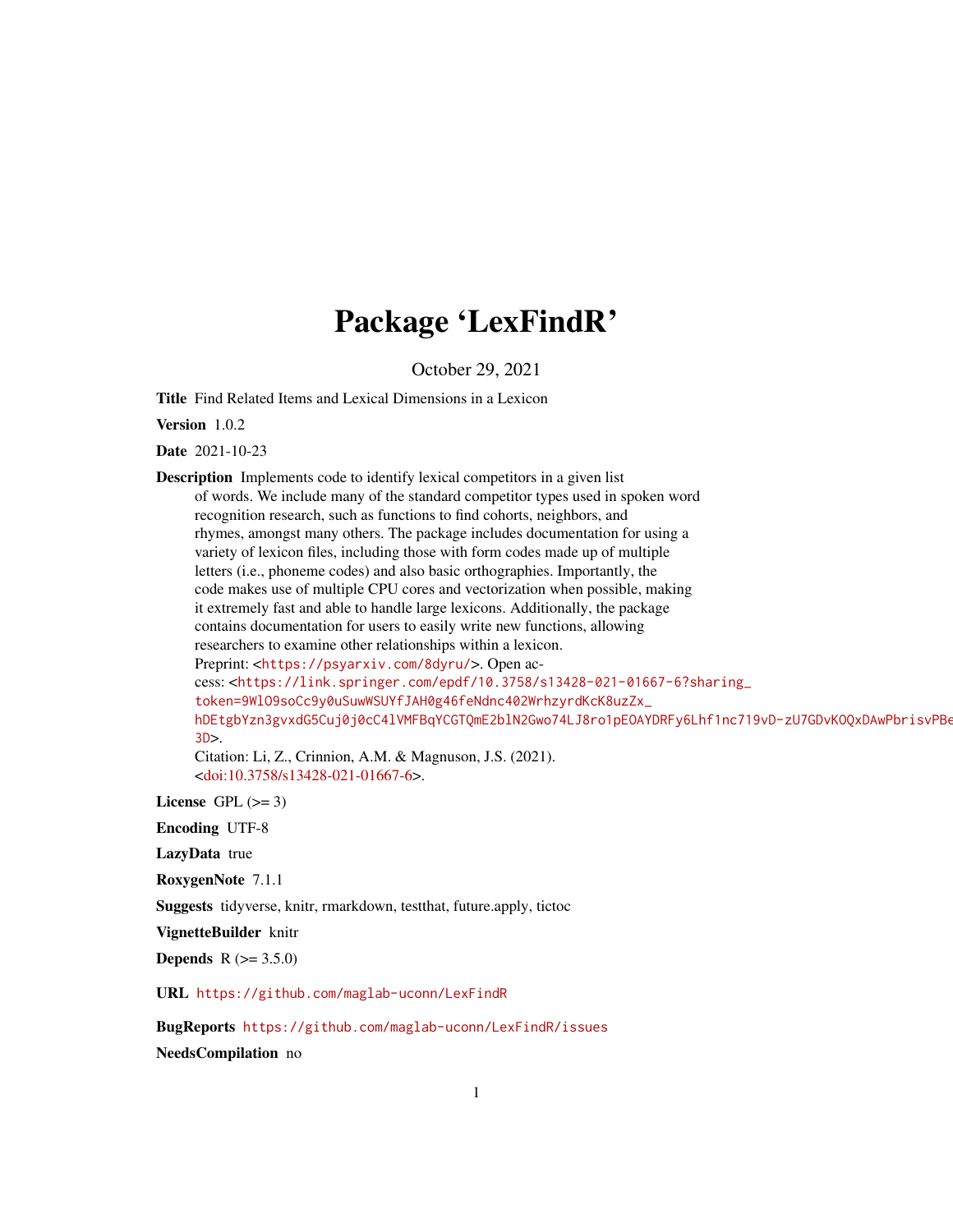<span id="page-1-0"></span>Author ZhaoBin Li [aut, cre], Anne Marie Crinnion [aut], James S. Magnuson [aut, cph]

Maintainer ZhaoBin Li<br/> <br/> <br/> <br/> <br/> <br/> <br/> <br/> <br/> Li<br/><br/> $\mbox{L}$  <br/> $\mbox{L}$  <br/> $\mbox{L}$  <br/> $\mbox{L}$  <br/> $\mbox{L}$  <br/> $\mbox{L}$  <br/> $\mbox{L}$  <br/> $\mbox{L}$  <br/> $\mbox{L}$  <br/> $\mbox{L}$ 

Repository CRAN

Date/Publication 2021-10-29 06:30:08 UTC

# R topics documented:

| Index | 16 |
|-------|----|
|       |    |
|       |    |
|       |    |
|       |    |
|       |    |
|       |    |
|       |    |
|       |    |
|       |    |
|       |    |
|       |    |
|       |    |
|       |    |
|       |    |
|       |    |
|       |    |

get\_cohorts *Get cohort competitors*

# Description

Cohorts overlap in onset phoneme(s).

#### Usage

```
get_cohorts(
  target,
  lexicon,
  sep = " " ,form = FALSE,
  count = FALSE,
  overlap = 2
\mathcal{L}
```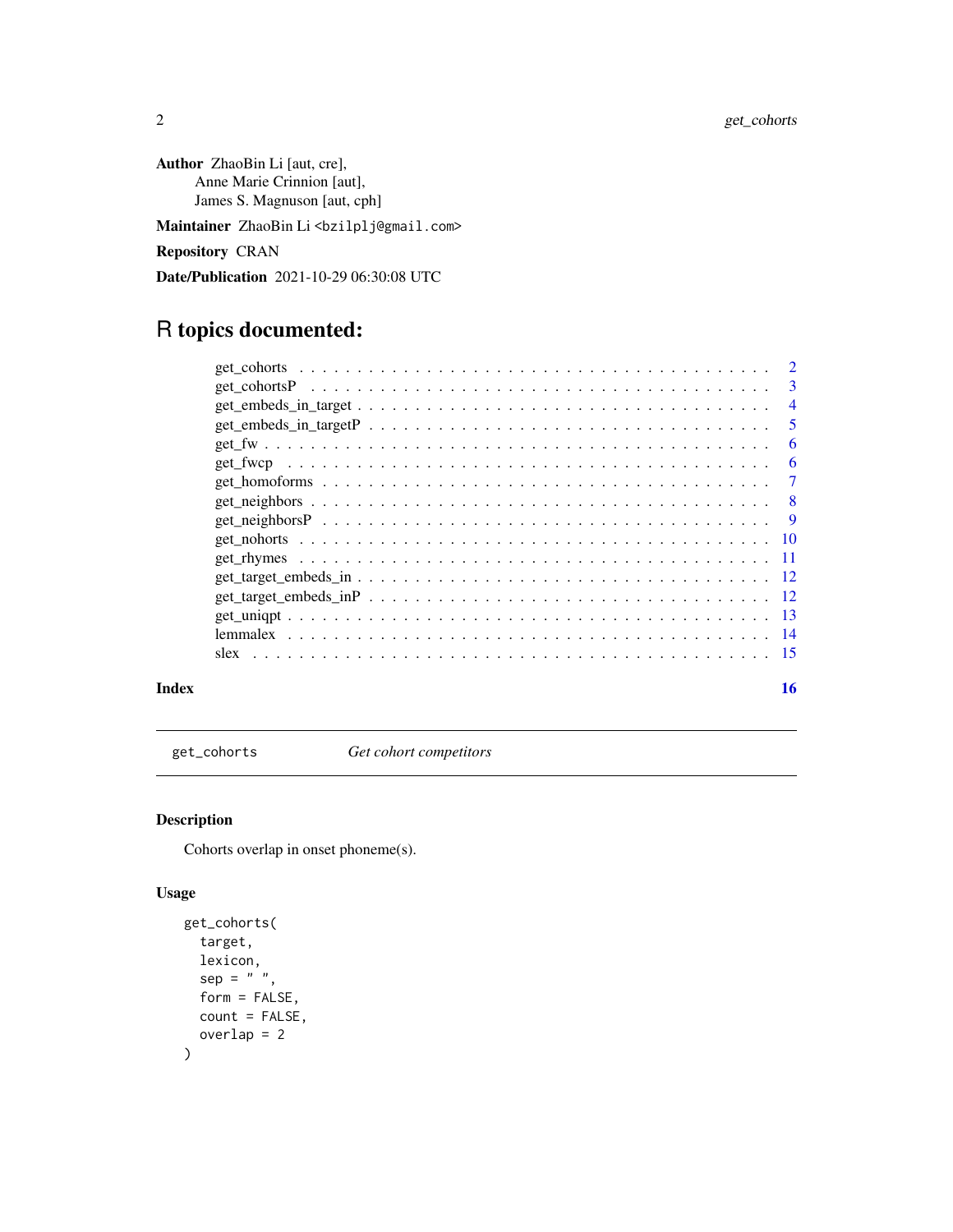# <span id="page-2-0"></span>get\_cohortsP 3

# Arguments

| target  | Character string containing a target word                                                                                 |
|---------|---------------------------------------------------------------------------------------------------------------------------|
| lexicon | Character vector containing the lexical database                                                                          |
| sep     | Separator in target and lexicon                                                                                           |
| form    | Whether to return words in lexicon                                                                                        |
| count   | Whether to return count of words                                                                                          |
| overlap | <i>(get_cohorts</i> only) Integer specifying the number of onset phonemes to overlap<br>for matching with the target word |

# Value

the indexes of the competitors in the lexical database

# Examples

get\_cohorts("AA R K", c("AA R K", "AA R T", "B AA B"))

get\_cohortsP *Get CohortsPrime*

# Description

Cohorts that are not neighbors

# Usage

```
get_cohortsP(
 target,
 lexicon,
 neighbors = "das",
 sep = " "form = FALSE,
 count = FALSE
)
```
# Arguments

| target    | Character string containing a target word                                                                                                                                                                |
|-----------|----------------------------------------------------------------------------------------------------------------------------------------------------------------------------------------------------------|
| lexicon   | Character vector containing the lexical database                                                                                                                                                         |
| neighbors | (get_neighbors only) Character vector specifying the type of neighbor to return.<br>Return the delete, add, substitute neighbors of the target when 'd', 'a', and/or 's'<br>is in neighbors respectively |
| sep       | Separator in target and lexicon                                                                                                                                                                          |
| form      | Whether to return words in lexicon                                                                                                                                                                       |
| count     | Whether to return count of words                                                                                                                                                                         |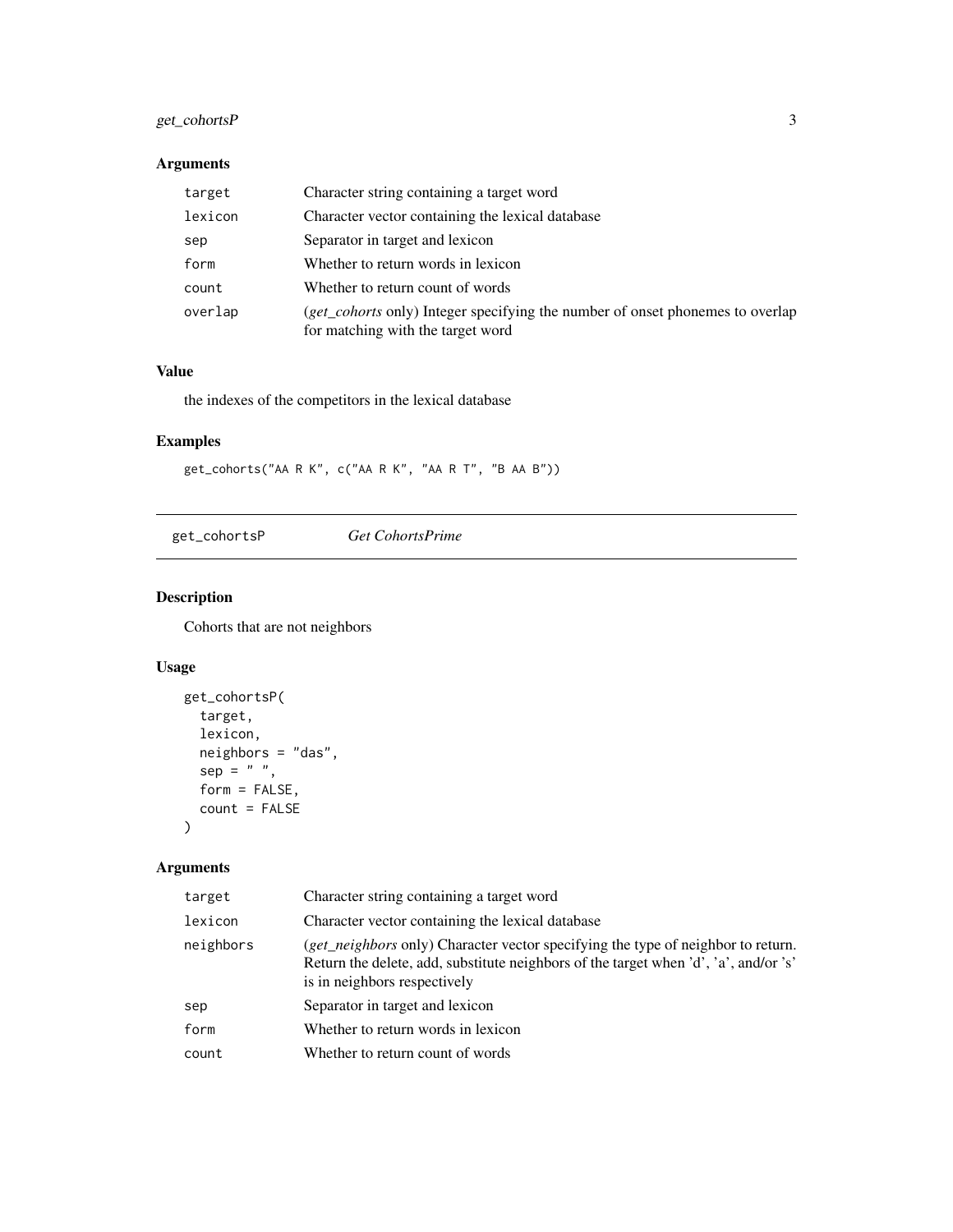# <span id="page-3-0"></span>Value

the indexes of the competitors in the lexical database

#### Examples

```
get_cohortsP("AA R K", c("AA R K", "AA R", "B AA B"), neighbors = "das")
```
get\_embeds\_in\_target *Get embedding competitors*

# Description

Embedding competitors are items embedded in target

#### Usage

```
get_embeds_in_target(target, lexicon, sep = " ", form = FALSE, count = FALSE)
```
# Arguments

| target  | Character string containing a target word        |
|---------|--------------------------------------------------|
| lexicon | Character vector containing the lexical database |
| sep     | Separator in target and lexicon                  |
| form    | Whether to return words in lexicon               |
| count   | Whether to return count of words                 |

#### Value

the indexes of the competitors in the lexical database

# Examples

get\_embeds\_in\_target("AA R K", c("AA R K", "AA R", "B AA B"))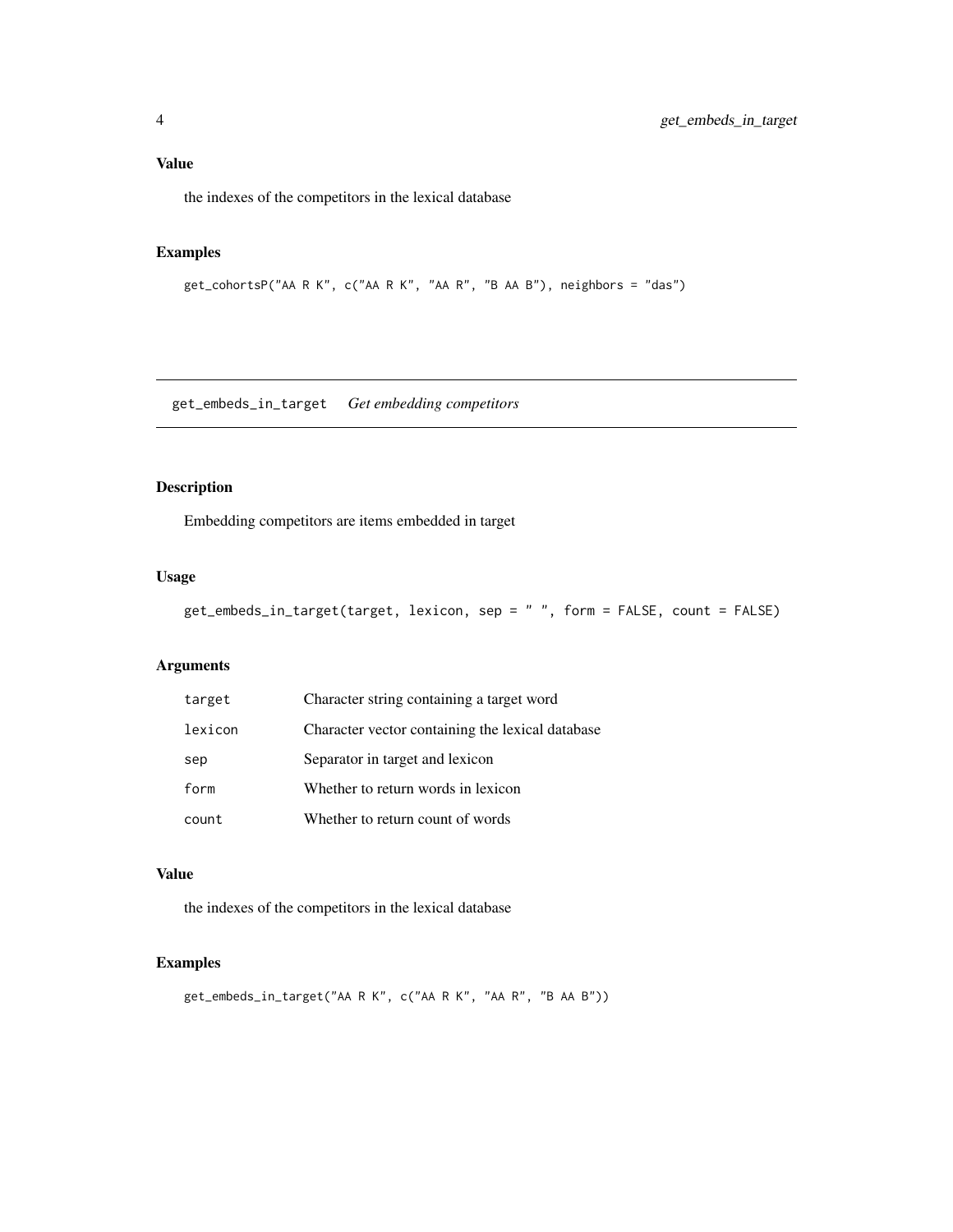<span id="page-4-0"></span>Items embedded in the target which are not cohorts or neighbors

# Usage

```
get_embeds_in_targetP(
  target,
  lexicon,
  neighbors = "das",
  sep = " " ,form = FALSE,
  count = FALSE
\mathcal{L}
```
# Arguments

| target    | Character string containing a target word                                                                                                                                                                |
|-----------|----------------------------------------------------------------------------------------------------------------------------------------------------------------------------------------------------------|
| lexicon   | Character vector containing the lexical database                                                                                                                                                         |
| neighbors | (get_neighbors only) Character vector specifying the type of neighbor to return.<br>Return the delete, add, substitute neighbors of the target when 'd', 'a', and/or 's'<br>is in neighbors respectively |
| sep       | Separator in target and lexicon                                                                                                                                                                          |
| form      | Whether to return words in lexicon                                                                                                                                                                       |
| count     | Whether to return count of words                                                                                                                                                                         |

#### Value

the indexes of the competitors in the lexical database

```
get_embeds_in_targetP("B AA R K IY", c("AA R K", "AA R", "AA R K IY", "B AA R"))
```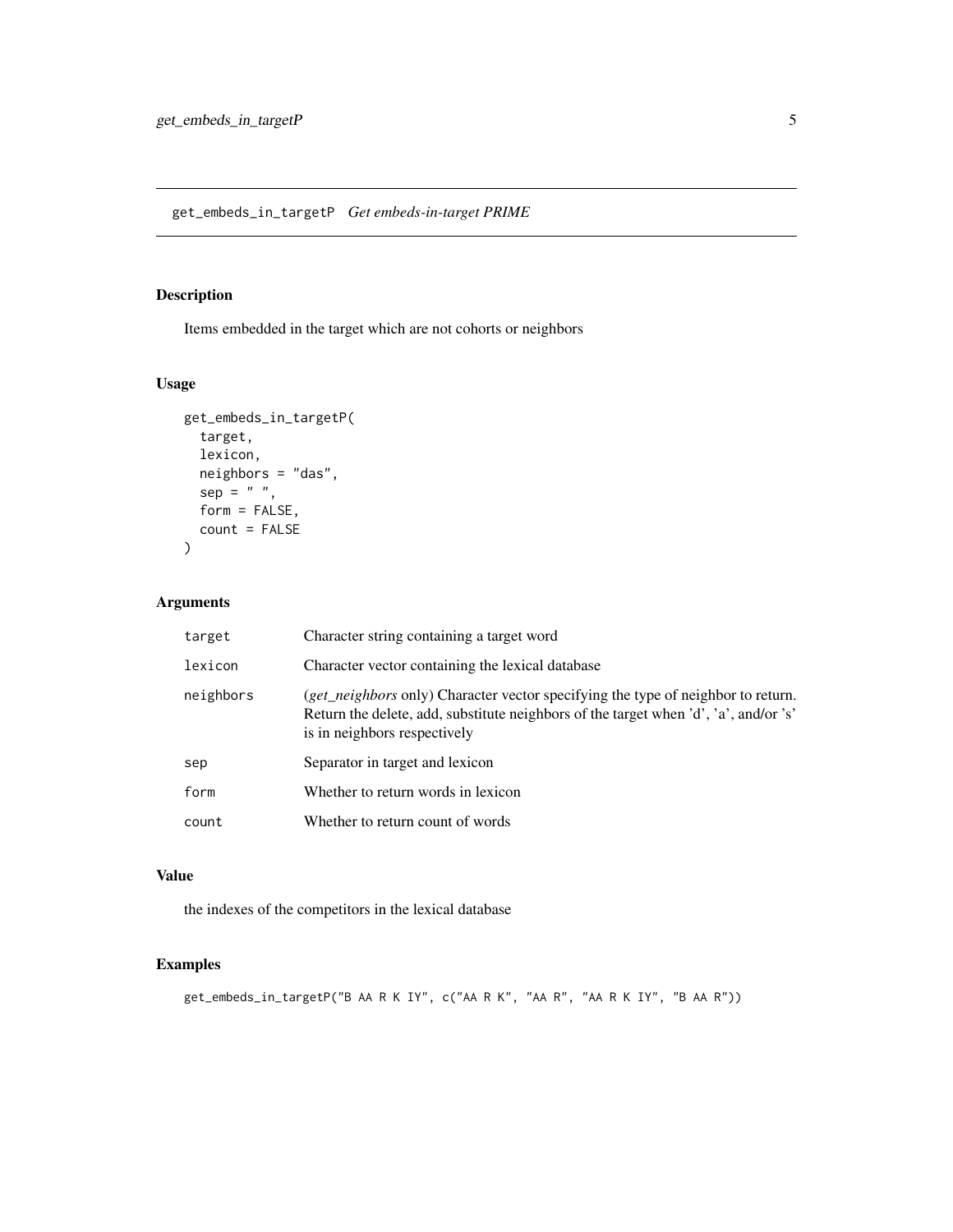<span id="page-5-0"></span>

Get the log Frequency Weight (FW) of a competitor set

# Usage

```
get_fw(competitors_freq, pad = 0)
```
# Arguments

| competitors_freq |                                                                                                                                                                                               |
|------------------|-----------------------------------------------------------------------------------------------------------------------------------------------------------------------------------------------|
|                  | Numeric vector containing the frequencies of competitors (including itself)                                                                                                                   |
| pad              | Value to add to frequencies before taking log; if your minimum frequency is 0,<br>consider adding a value between 1 and 2; if your minimum frequency is between<br>0 and 1, consider adding 1 |

#### Value

FW

# Examples

 $get_fw(c(10, 50), pad = 1)$ 

get\_fwcp *Get the log Frequency Weighted Competitor Probability (FWCP)*

# Description

Get the log Frequency Weighted Competitor Probability (FWCP)

#### Usage

```
get_fwcp(target_freq, competitors_freq, pad = 0, add_target = FALSE)
```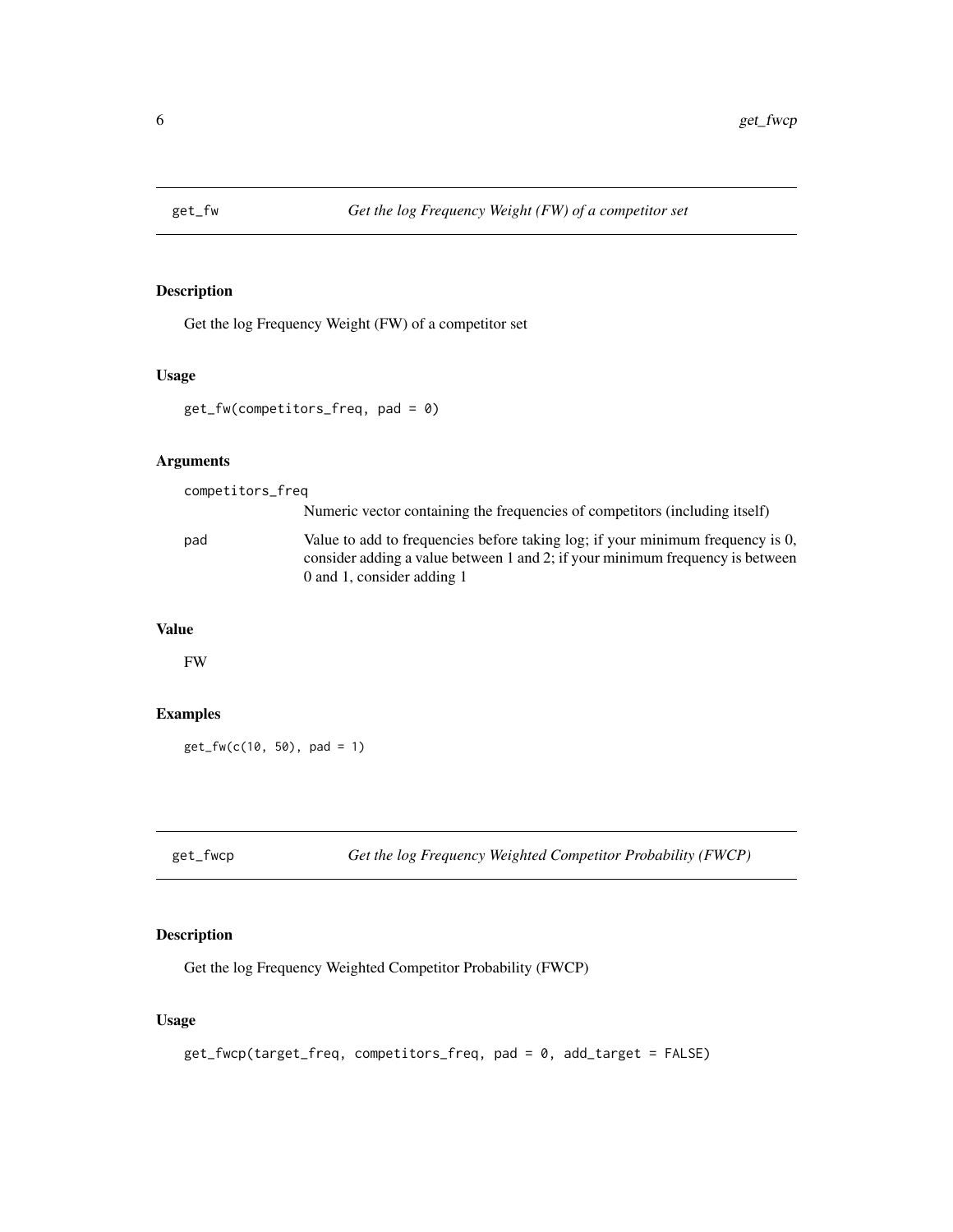# <span id="page-6-0"></span>get\_homoforms 7

# Arguments

| target_freq      | Frequency of target word                                                                                                                                                                                                                                                    |
|------------------|-----------------------------------------------------------------------------------------------------------------------------------------------------------------------------------------------------------------------------------------------------------------------------|
| competitors_freq |                                                                                                                                                                                                                                                                             |
|                  | Numeric vector containing the frequencies of competitors (including itself)                                                                                                                                                                                                 |
| pad              | Value to add to frequencies before taking log; if your minimum frequency is 0,<br>consider adding a value between 1 and 2; if your minimum frequency is between<br>0 and 1, consider adding 1                                                                               |
| add_target       | Boolean; set to TRUE if you want the target frequency added to the denominator;<br>only do this if the target is not already included in the competitor set (e.g., if the<br>target is in the lexicon, it will be captured as its own neighbor, its own cohort,<br>$etc.$ ) |

#### Value

log FWCP

# Examples

get\_fwcp(100, c(10, 50), pad = 1)

get\_homoforms *Get homophones*

# Description

Homophones are items which sound similar to the target

# Usage

```
get_homoforms(target, lexicon, sep = " ", form = FALSE, count = FALSE)
```
# Arguments

| target  | Character string containing a target word        |
|---------|--------------------------------------------------|
| lexicon | Character vector containing the lexical database |
| sep     | Separator in target and lexicon                  |
| form    | Whether to return words in lexicon               |
| count   | Whether to return count of words                 |

# Value

the indexes of the competitors in the lexical database

# Examples

get\_homoforms("AA R K", c("AA R K", "AA R", "B AA B"))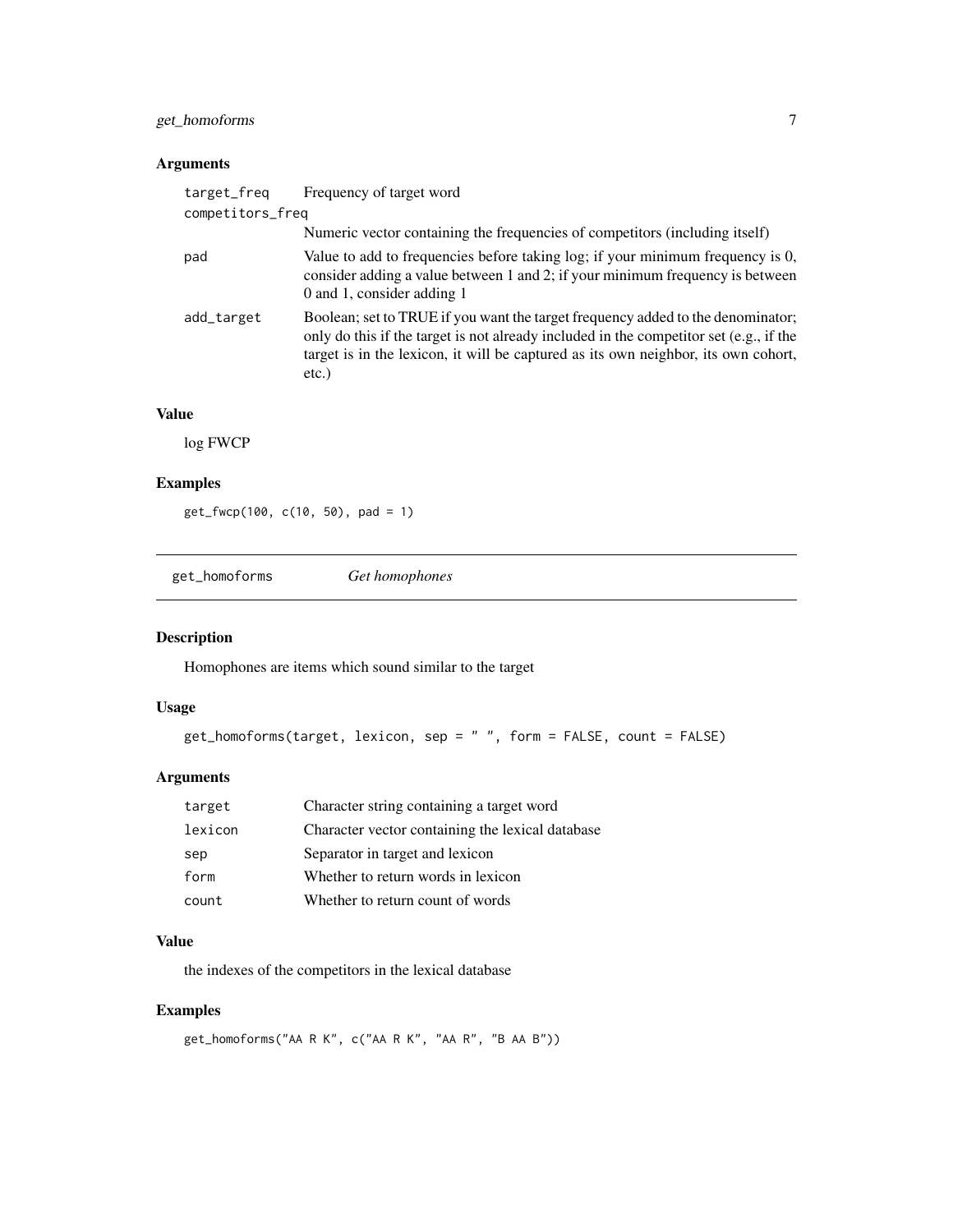<span id="page-7-0"></span>

Phonological neighbors are items which can be converted to the target by one add, delete and substitute operation

#### Usage

```
get_neighbors(
 target,
  lexicon,
  neighbors = "das",
  sep = " "form = FALSE,count = FALSE\mathcal{L}
```
# Arguments

| target    | Character string containing a target word                                                                                                                                                                |
|-----------|----------------------------------------------------------------------------------------------------------------------------------------------------------------------------------------------------------|
| lexicon   | Character vector containing the lexical database                                                                                                                                                         |
| neighbors | (get_neighbors only) Character vector specifying the type of neighbor to return.<br>Return the delete, add, substitute neighbors of the target when 'd', 'a', and/or 's'<br>is in neighbors respectively |
| sep       | Separator in target and lexicon                                                                                                                                                                          |
| form      | Whether to return words in lexicon                                                                                                                                                                       |
| count     | Whether to return count of words                                                                                                                                                                         |

#### Value

the indexes of the competitors in the lexical database

```
get_neighbors("AA R K", c("AA R K", "AA R", "B AA B"), "d")
get_neighbors("AA R K", c("AA R K", "AA R", "B AA B"), "da")
get_neighbors("AA R K", c("AA R K", "AA R", "B AA B"), "das")
```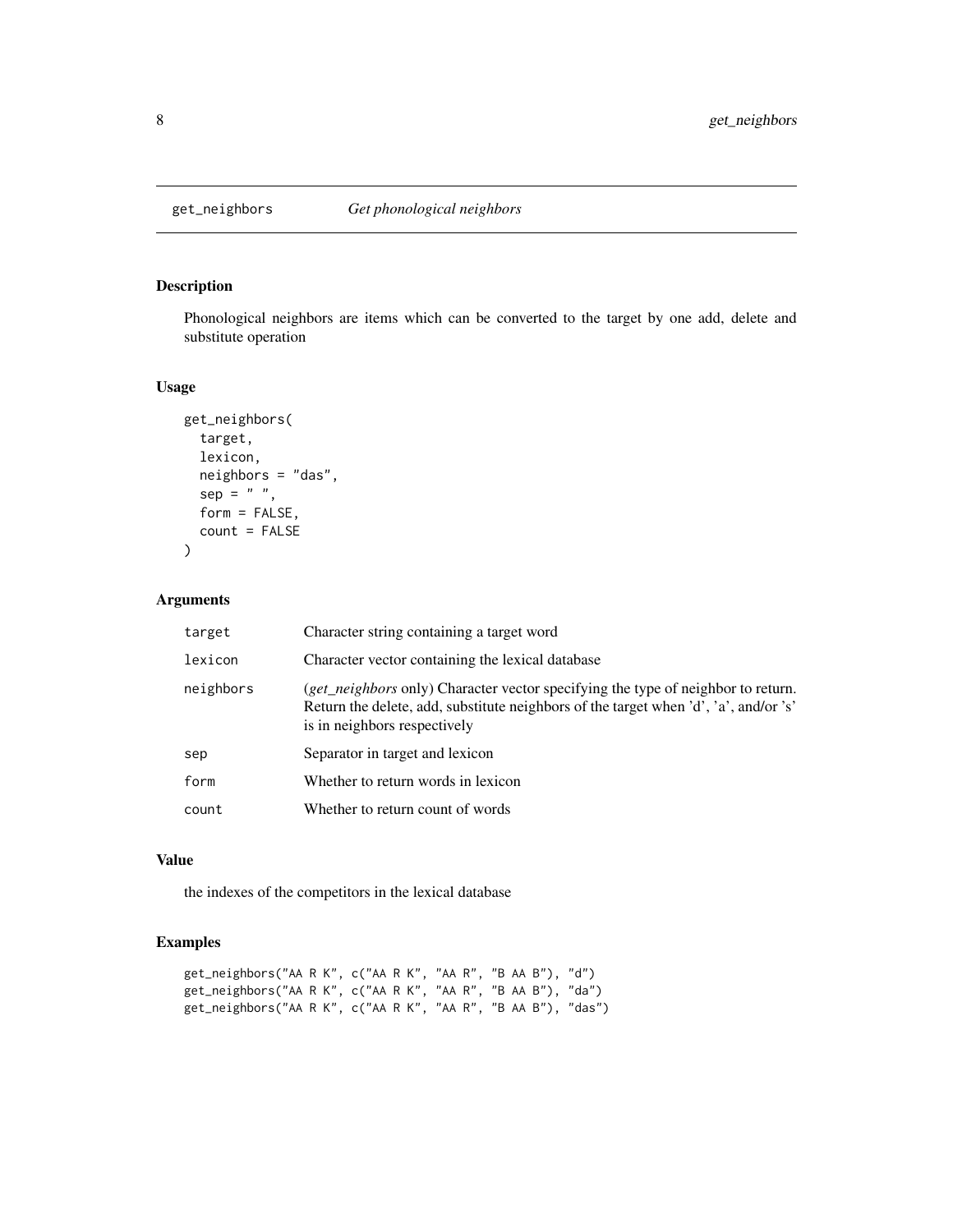<span id="page-8-0"></span>get\_neighborsP *Get NeighborssPrime*

# Description

Neighbors which are not cohorts or rhymes

# Usage

```
get_neighborsP(
  target,
  lexicon,
  neighbors = "das",
  sep = " " ,form = FALSE,
  count = FALSE
\mathcal{L}
```
# Arguments

| target    | Character string containing a target word                                                                                                                                                                |
|-----------|----------------------------------------------------------------------------------------------------------------------------------------------------------------------------------------------------------|
| lexicon   | Character vector containing the lexical database                                                                                                                                                         |
| neighbors | (get_neighbors only) Character vector specifying the type of neighbor to return.<br>Return the delete, add, substitute neighbors of the target when 'd', 'a', and/or 's'<br>is in neighbors respectively |
| sep       | Separator in target and lexicon                                                                                                                                                                          |
| form      | Whether to return words in lexicon                                                                                                                                                                       |
| count     | Whether to return count of words                                                                                                                                                                         |

# Value

the indexes of the competitors in the lexical database

```
get_neighborsP("AA R K", c("AA R K", "AA R", "B AA B"), neighbors = "das")
```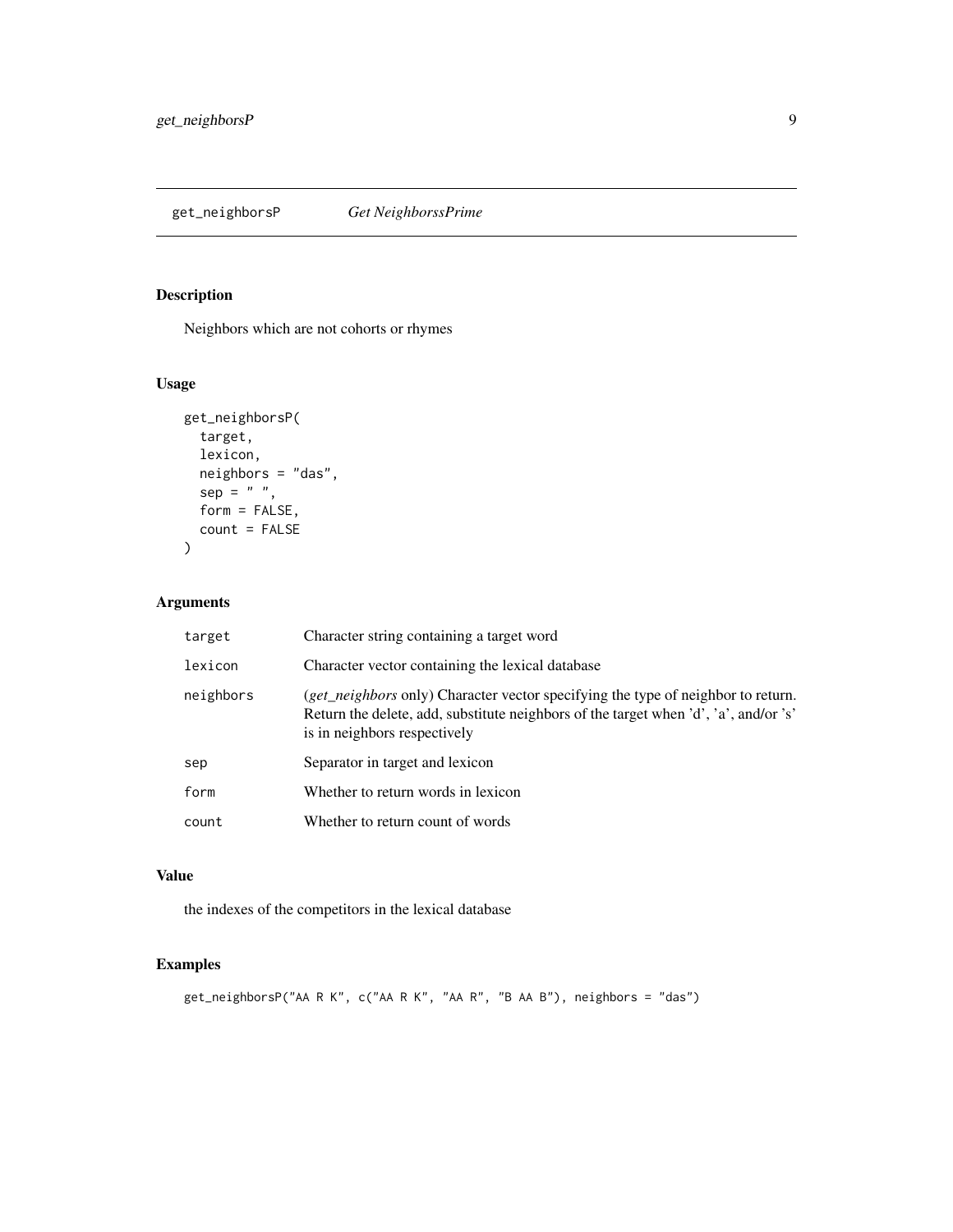<span id="page-9-0"></span>get\_nohorts *Get nohorts*

# Description

Items which are both cohorts and neighbors

# Usage

```
get_nohorts(
  target,
  lexicon,
  neighbors = "das",
  sep = " " ,form = FALSE,
  count = FALSE\mathcal{L}
```
# Arguments

| target    | Character string containing a target word                                                                                                                                                                |
|-----------|----------------------------------------------------------------------------------------------------------------------------------------------------------------------------------------------------------|
| lexicon   | Character vector containing the lexical database                                                                                                                                                         |
| neighbors | (get_neighbors only) Character vector specifying the type of neighbor to return.<br>Return the delete, add, substitute neighbors of the target when 'd', 'a', and/or 's'<br>is in neighbors respectively |
| sep       | Separator in target and lexicon                                                                                                                                                                          |
| form      | Whether to return words in lexicon                                                                                                                                                                       |
| count     | Whether to return count of words                                                                                                                                                                         |

#### Value

the indexes of the competitors in the lexical database

```
get_nohorts("AA R K", c("AA R K", "AA R", "B AA B"), neighbors = "das")
```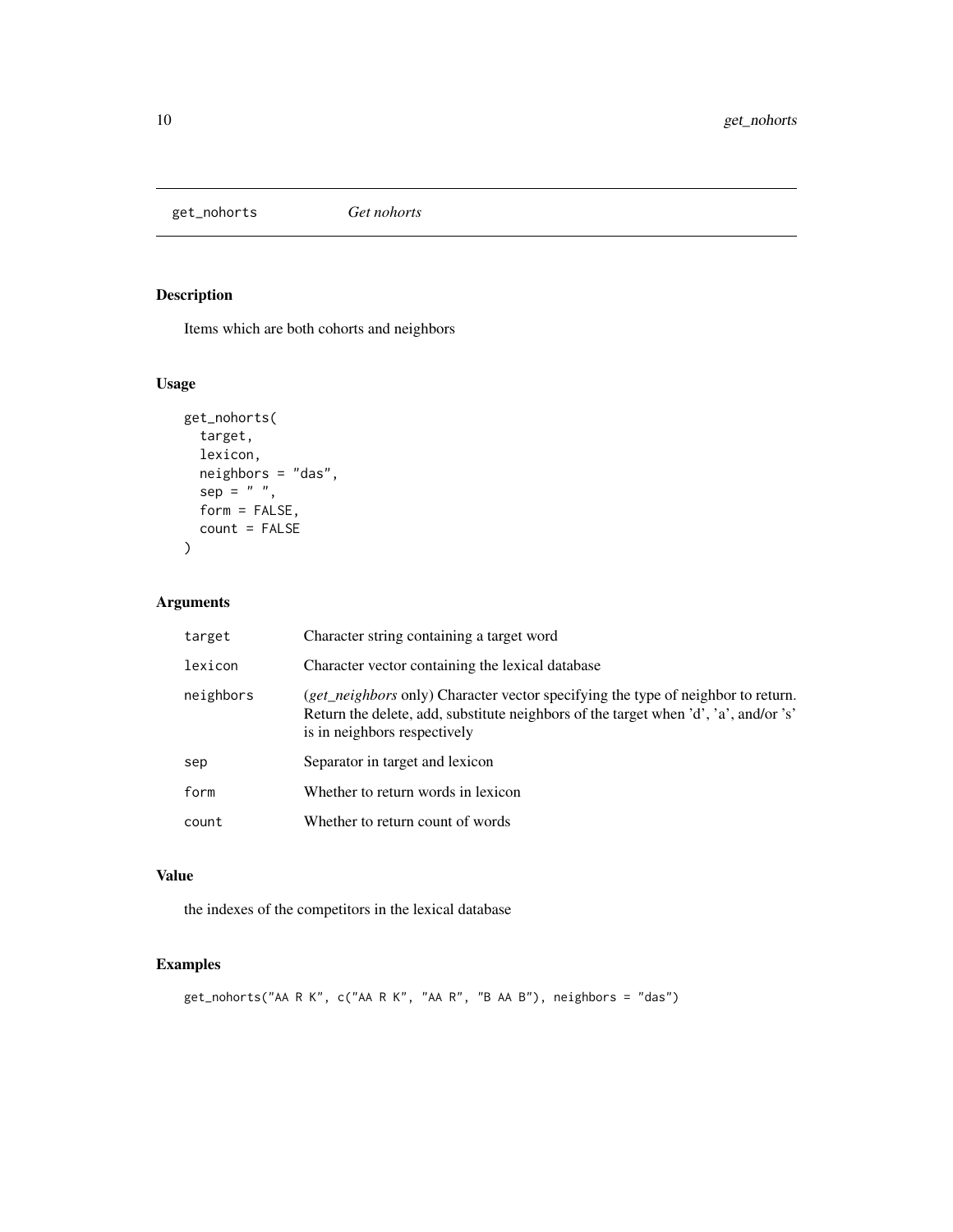<span id="page-10-0"></span>

Rhymes overlap in all except onset phoneme(s)

# Usage

```
get_rhymes(
  target,
  lexicon,
  sep = " " ,form = FALSE,
  count = FALSE,
  mismatch = 1
)
```
# Arguments

| target   | Character string containing a target word                                                                                   |
|----------|-----------------------------------------------------------------------------------------------------------------------------|
| lexicon  | Character vector containing the lexical database                                                                            |
| sep      | Separator in target and lexicon                                                                                             |
| form     | Whether to return words in lexicon                                                                                          |
| count    | Whether to return count of words                                                                                            |
| mismatch | <i>(get_rhymes</i> only) Integer specifying the number of onset phonemes to mis-<br>match for matching with the target word |

# Value

the indexes of the competitors in the lexical database

# Examples

get\_rhymes("AA R K", c("AA R K", "B AA R K", "B AA B"))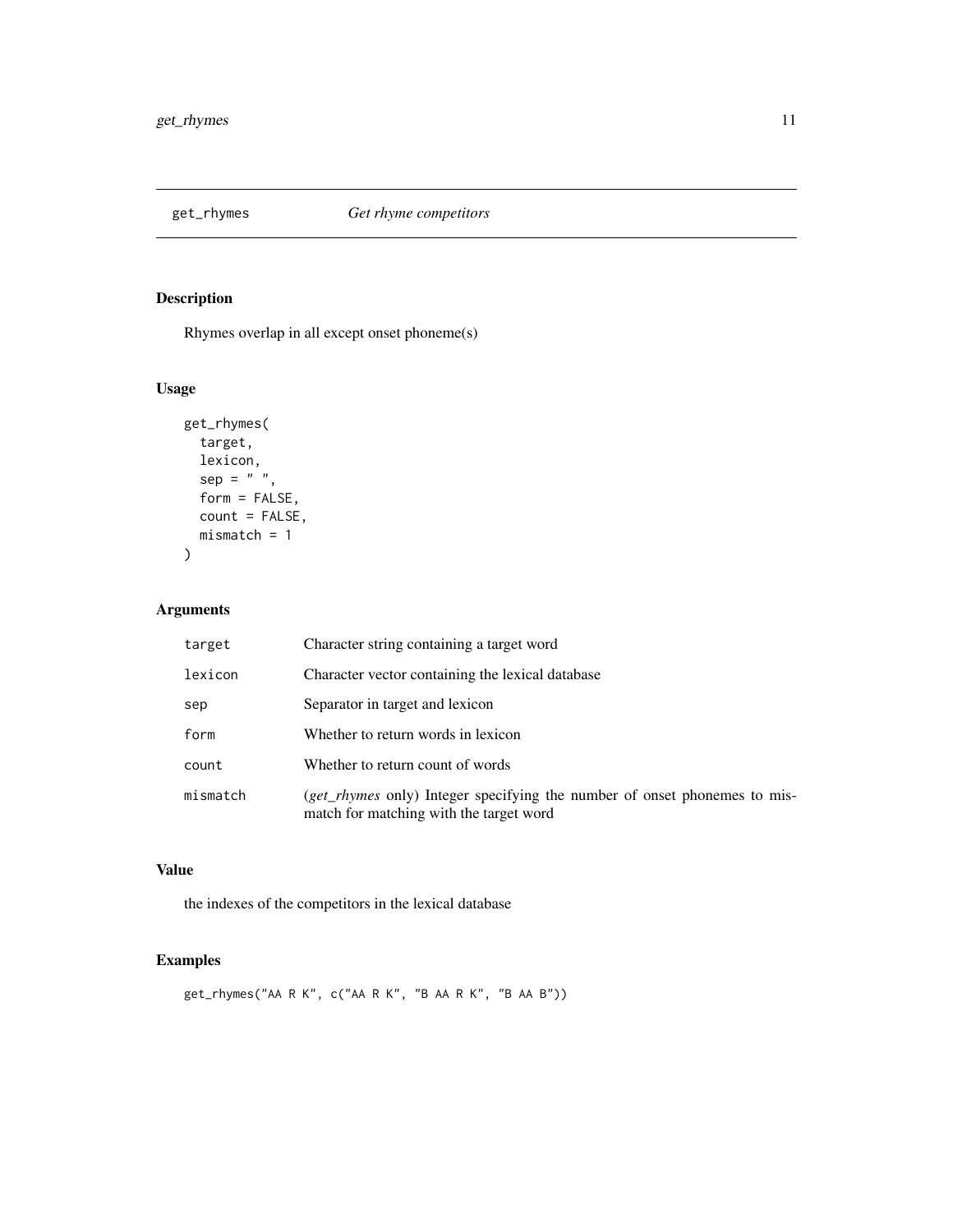<span id="page-11-0"></span>get\_target\_embeds\_in *Get embedded competitors*

#### Description

Embedded competitors are items which the target embedded in.

#### Usage

```
get_target_embeds_in(target, lexicon, sep = " ", form = FALSE, count = FALSE)
```
# Arguments

| target  | Character string containing a target word        |
|---------|--------------------------------------------------|
| lexicon | Character vector containing the lexical database |
| sep     | Separator in target and lexicon                  |
| form    | Whether to return words in lexicon               |
| count   | Whether to return count of words                 |

#### Value

the indexes of the competitors in the lexical database

# Examples

get\_target\_embeds\_in("AA R K", c("AA R K", "B AA R K", "B AA B"))

get\_target\_embeds\_inP *Get target-embeds-in PRIME*

# Description

Items the target embeds into which are not cohorts or neighbors

# Usage

```
get_target_embeds_inP(
 target,
 lexicon,
 neighbors = "das",
 sep = " "form = FALSE,
  count = FALSE
)
```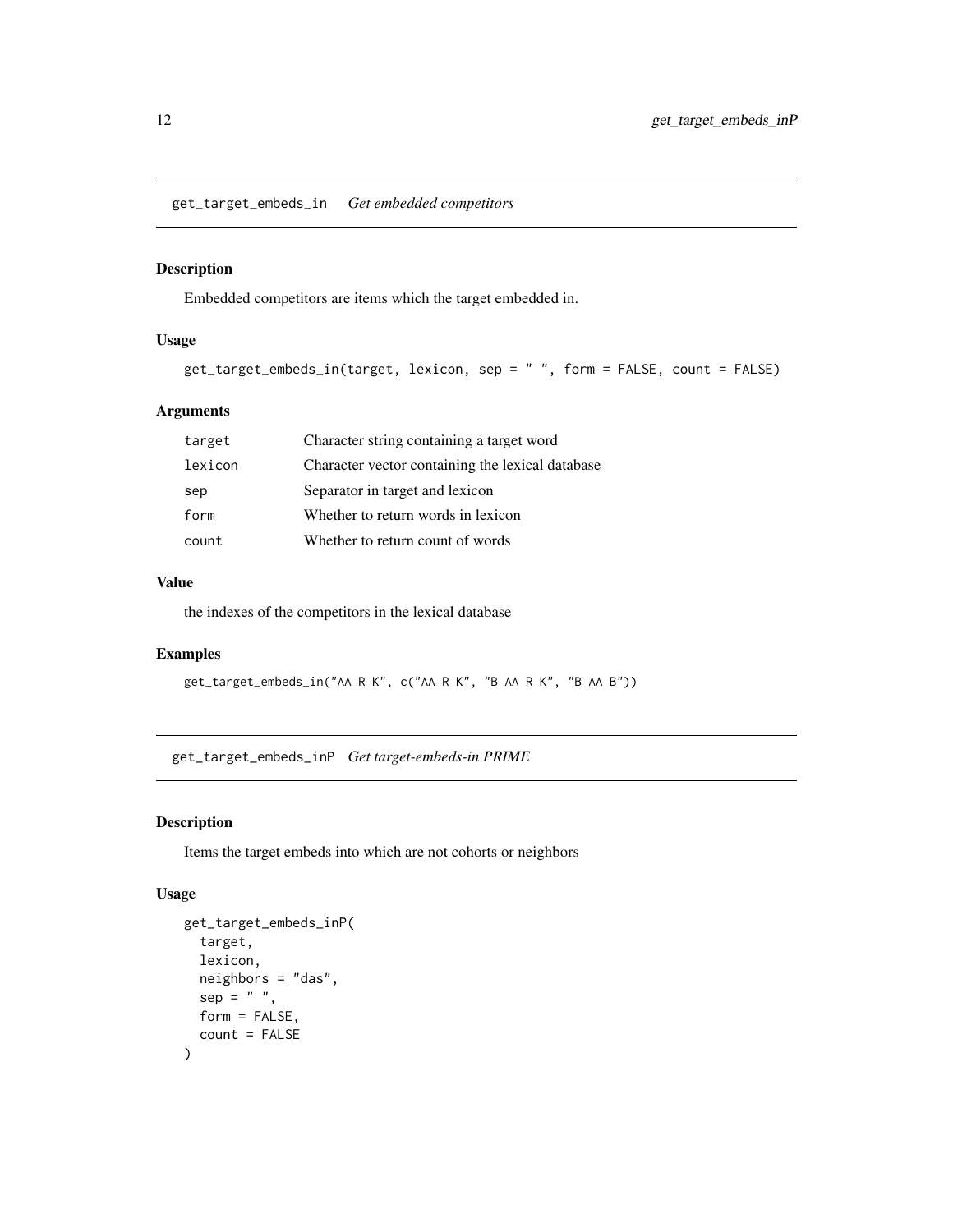# <span id="page-12-0"></span>get\_uniqpt 13

# Arguments

| target    | Character string containing a target word                                                                                                                                                                |
|-----------|----------------------------------------------------------------------------------------------------------------------------------------------------------------------------------------------------------|
| lexicon   | Character vector containing the lexical database                                                                                                                                                         |
| neighbors | (get_neighbors only) Character vector specifying the type of neighbor to return.<br>Return the delete, add, substitute neighbors of the target when 'd', 'a', and/or 's'<br>is in neighbors respectively |
| sep       | Separator in target and lexicon                                                                                                                                                                          |
| form      | Whether to return words in lexicon                                                                                                                                                                       |
| count     | Whether to return count of words                                                                                                                                                                         |

# Value

the indexes of the competitors in the lexical database

# Examples

```
get_target_embeds_inP("B AA R K", c("AA R K", "AA R", "B AA R K IY", "B AA R"))
```

| get_uniqpt |
|------------|
|            |
|            |
|            |

Get phonological uniqueness point

# Description

Phonological uniqueness point is the index at which the target becomes unique in the lexicon

# Usage

```
get_uniqpt(target, lexicon, sep = " ")
```
# Arguments

| target  | Character string containing a target word        |
|---------|--------------------------------------------------|
| lexicon | Character vector containing the lexical database |
| sep     | Separator in target and lexicon                  |

# Value

Target is not unique: length + 1, else index where target becomes unique in lexicon

# Examples

get\_uniqpt("AA R K", c("AA R", "B AA B", "B AA R K"))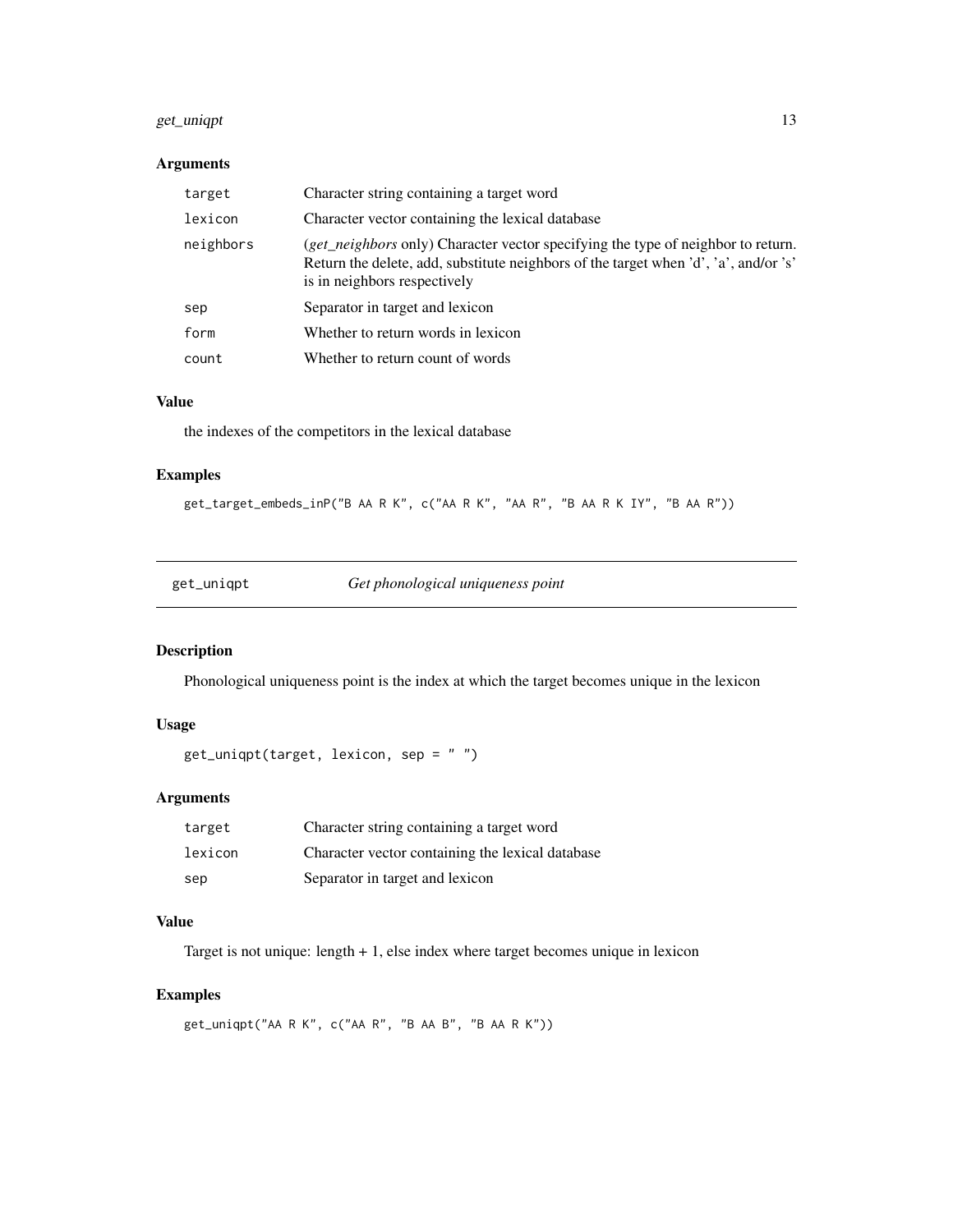<span id="page-13-0"></span>

Lemmalex is primarily based on the SUBTLEXus subtitle corpus (based on American subtitles with 51 million items in total) reduced to lemma using a copyrighted database (Francis and Kučera, 1982). The pronunciation is given by CMU Pronouncing Dictionary

#### Usage

lemmalex

#### Format

An object of class tbl\_df (inherits from tbl, data.frame) with 17750 rows and 3 columns.

#### Details

Reference: Brysbaert, M., & New, B. (2009). Moving beyond Kučera and Francis: A critical evaluation of current word frequency norms and the introduction of a new and improved word frequency measure for American English. Behavior research methods, 41(4), 977-990.

Kučera, H., & Francis, W. N. (1967). Computational analysis of present-day American English. Brown university press.

CMU Pronouncing Dictionary: http://www.speech.cs.cmu.edu/cgi-bin/cmudict

@format A table with 20,293 rows and 3 variables:

Item SUBTLEXus dictionary reduced to lemmas

Frequency Number of times the item appeared in the SUBTLEXus corpus

Pronunciation ARPAbet transcription according to CMU ...

#### Source

<https://www.ugent.be/pp/experimentele-psychologie/en/research/documents/subtlexus>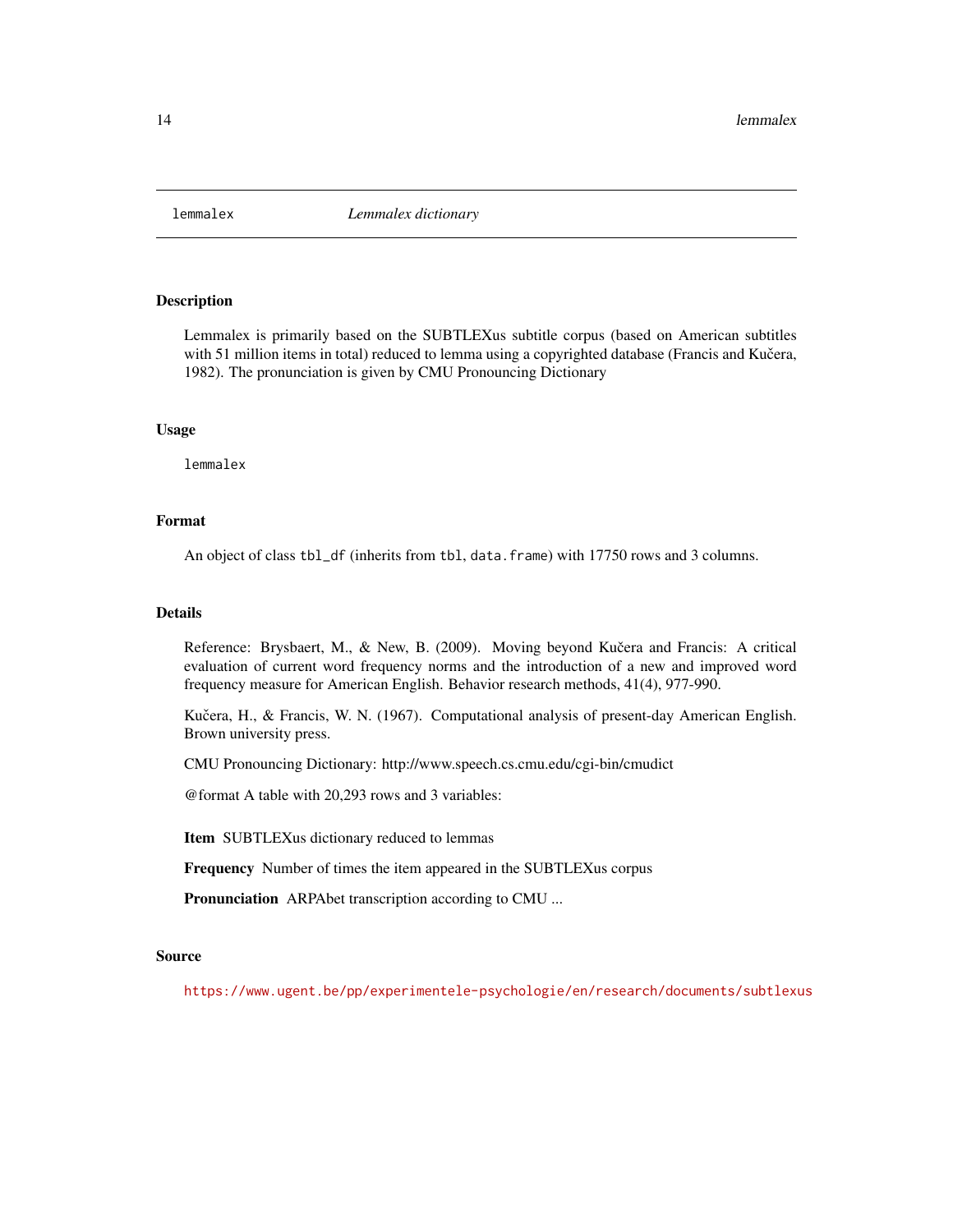<span id="page-14-0"></span>

TRACE slex lexicon translated by Nenadic and Tucker into ARPAbet pronunciation ´

# Usage

slex

# Format

An object of class data.table (inherits from data.frame) with 212 rows and 3 columns.

#### Details

TRACE slex lexicon with Frequencies: McClelland, J. L., & Elman, J. L. (1986). The TRACE model of speech perception. Cognitive psychology, 18(1), 1-86.

APRAbet transcription: Nenadić, F., & Tucker, B. V. (2020). Computational modelling of an auditory lexical decision experiment using jTRACE and TISK. Language, Cognition and Neuroscience, 1-29.

@format A table with 212 rows and 2 variables:

Item TRACE slex transcription

Pronunciation ARPAbet transcription ...

#### Source

<https://era.library.ualberta.ca/items/61319cc6-436a-428c-b960-545bdc9bd5d3>